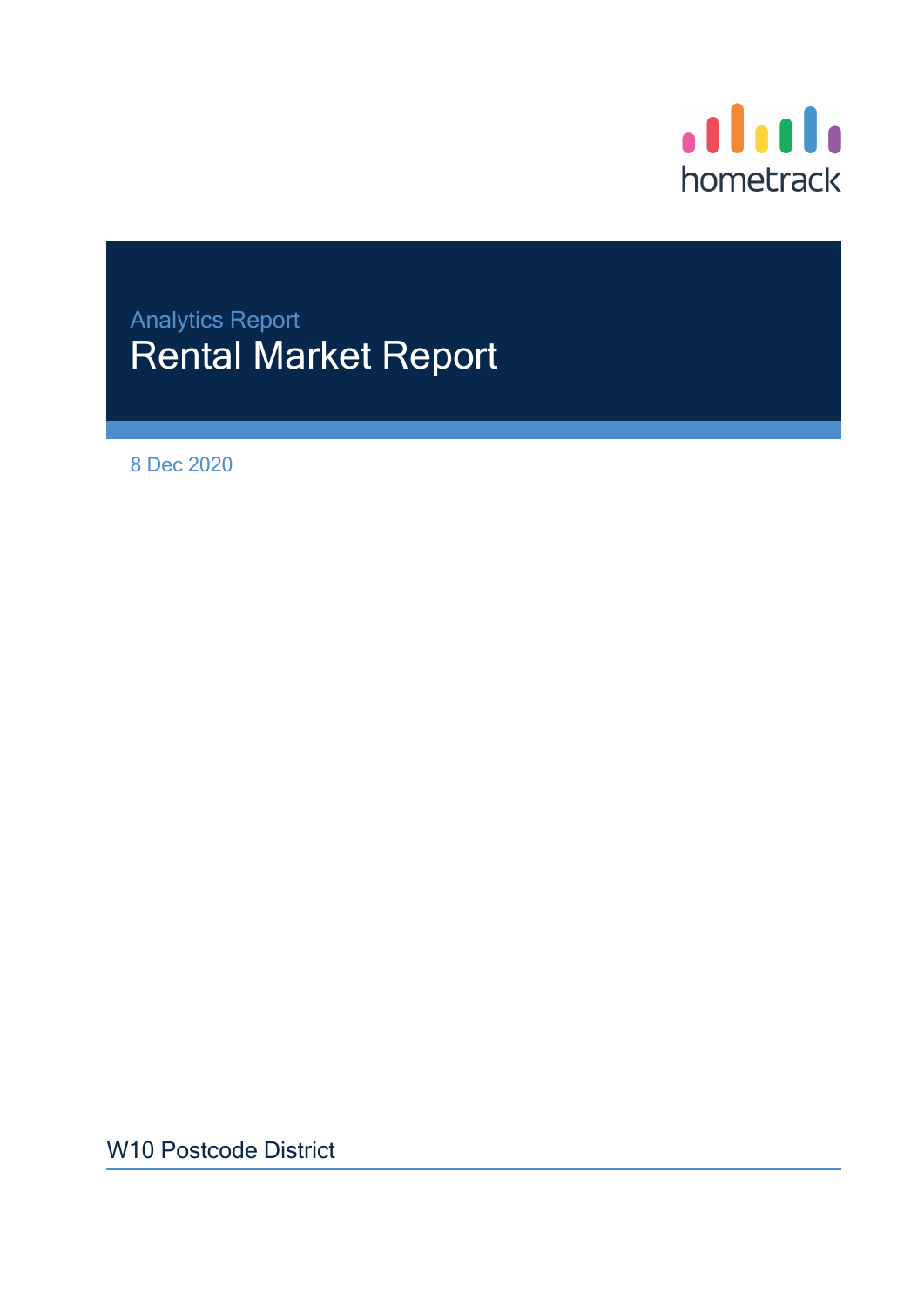

### Rental Market Summary

This report provides analysis of the rental market in the W10 Postcode District using data on rental listings and other information held by Hometrack. This information is correct as at December 2020.

#### Market classification:

- > W10 is classified as a mature rental market by Hometrack's unique rental market typology.
- > W10 is ranked 56 out of 2,836 Postcode Districts in Great Britain (excludes Northern Ireland) for rental market activity.
- > There are sufficient numbers of listings in W10 to provide a large enough sample size for the analysis in this report.

#### Current rental values:

- $>$  The median rent across all property types in W10 is £1,818 per calendar month (pcm).
- > The median rent for 1, 2 and 3 bedroom properties is £1454pcm, £1933pcm and £2312pcm respectively.
- > Rents for 2 bedroom properties range from £1694pcm to £2278pcm.

#### Market Trends:

- > Median rents for all types of property have fallen by 9.5% over the last 6 months.
- They have fallen by 12.1% over the past 12 months.

#### Rental property mix:

- > The largest group of listings in W10 over the last 12 months was 2 bedroom properties (42%), followed by 1 bedroom properties (39%).
- > Flats account for 92% of listings and houses make up the remaining 8%.

#### Capital values and yields:

- > The average yield for a 2 bedroom property is currently 3.6%.
- > House price inflation over 2020 was -1.1%.
- > The total gross return in 2020 for an average 2 bed rented property was 2.5%.

#### Affordability:

- > The gross household income required to buy a 2 bedroom property in W10 is £144,680, compared to £100,494 for renting a similar property.
- > Renting is cheaper than buying for all property types.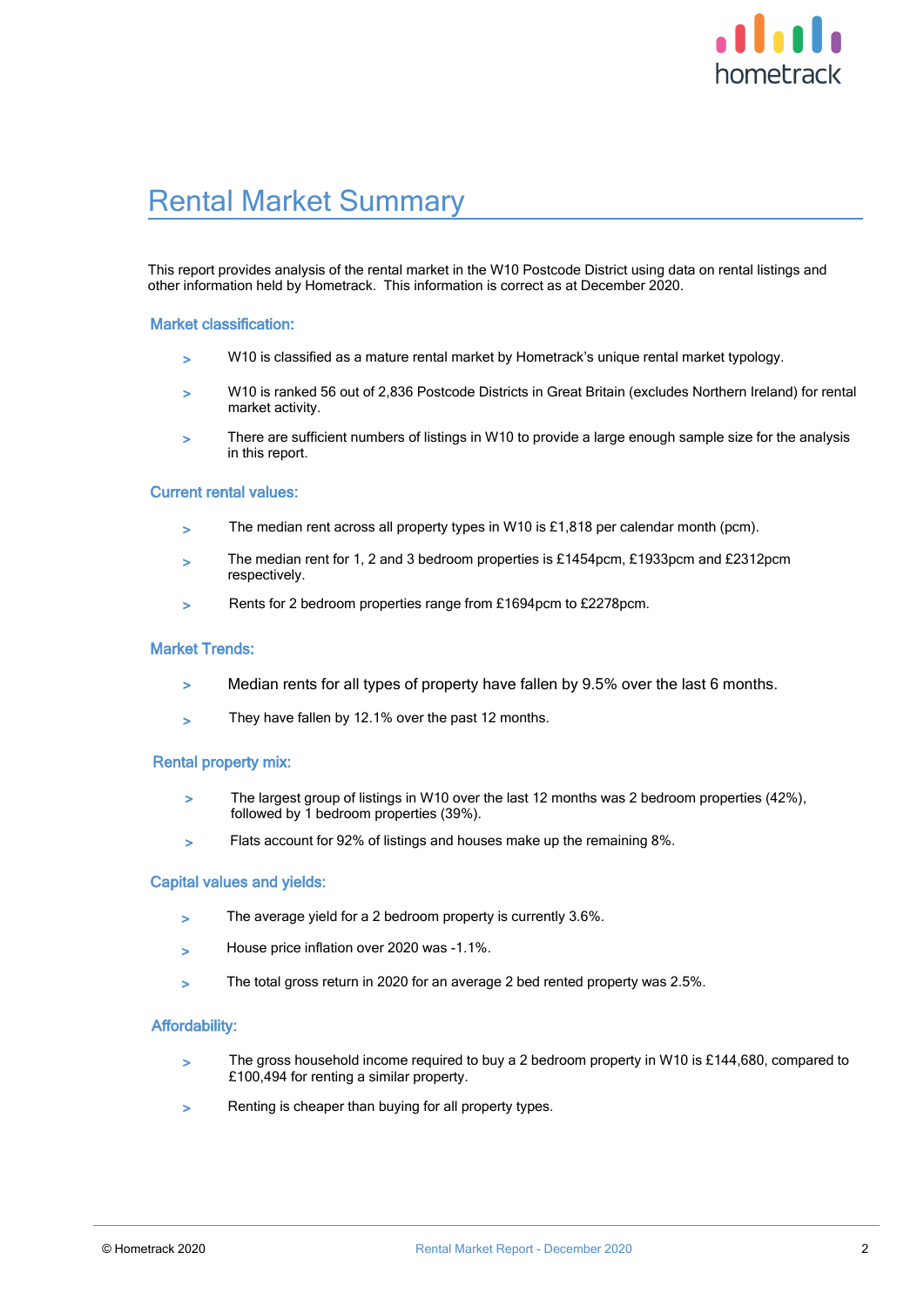

### Report Background

This report provides an analysis of the residential rental market in W10 Postcode District, as shown in Figure 1. It uses property listings data and other market information to provide a detailed analysis of rental levels, market performance, the mix of properties for rent and the affordability of renting or buying.

The Hometrack Rental Report provides local insight to answer the following questions:

- 1. What are pricing levels in the market?
- 2. How have rents performed over time?
- 3. What is the market type and rental activity?
- 4. What are yields in the area and how have house prices changed?
- 5. How affordable is renting?



Figure 1: Map showing report catchment area, shaded red

Contains Ordnance Survey data (c) Crown copyright

The rental information in this report is based on advertised lettings, drawing on a database of over a million listings every year.

The differential between asking rents and achieved rents varies from area to area, but is relatively small, averaging just 1-3%. Table 2 on page 5 ('Rental Levels') shows the gap between asking and achieved rents at both regional and national level, using the Valuation Office Agency's private rental statistics as the basis for achieved rents.

The size of the rental market and its geographical concentration in urban areas means that many areas of the country will have limited coverage with a lack of comparable data available. This report is therefore only delivered for areas that exceed a minimum number of listings.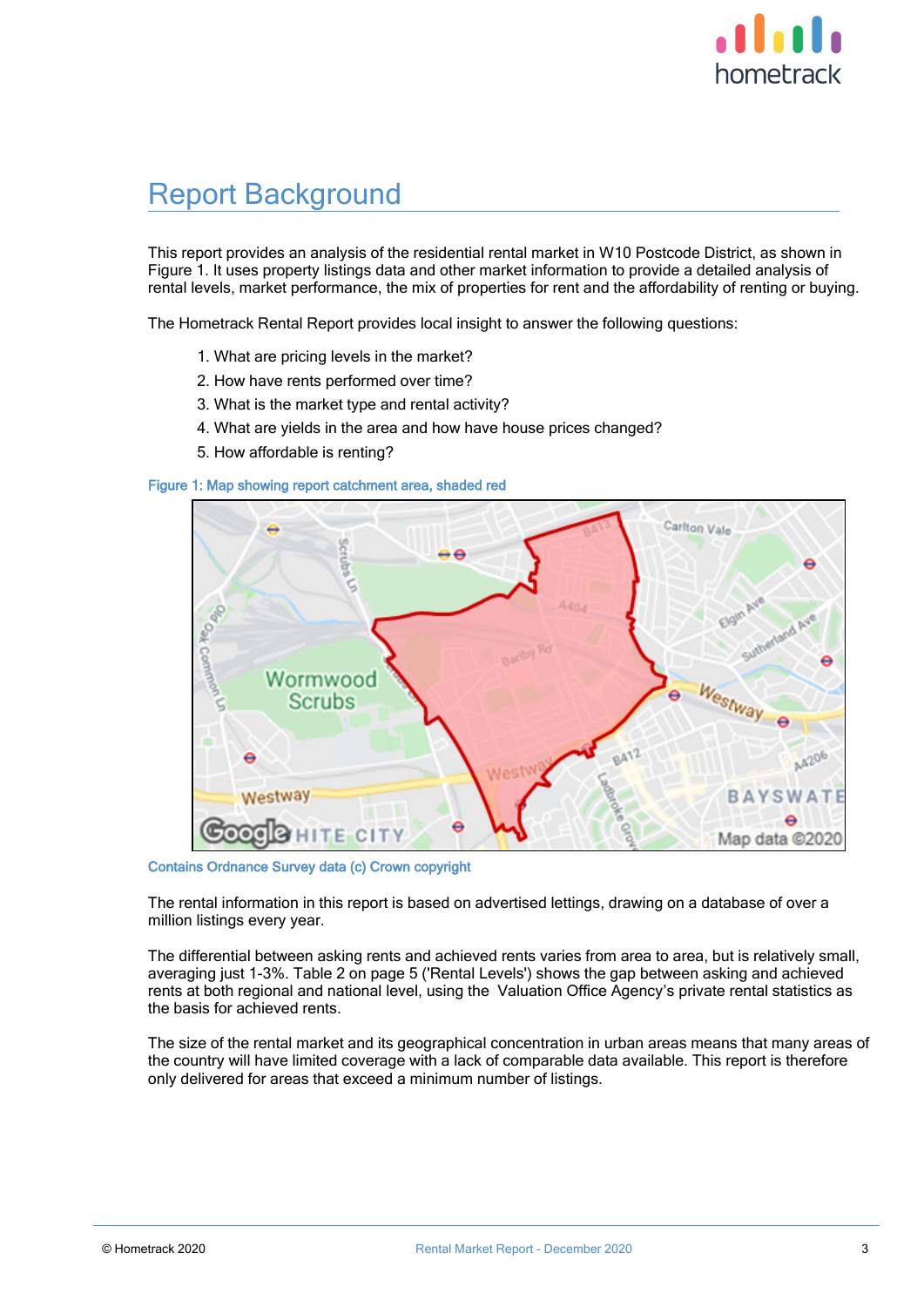

# 1. Rental Market Typology

The supply of rented housing is not spread uniformly across Great Britain. It tends to be focused in urban areas and those with high concentrations of employment. The risks associated with the rental market vary depending upon the size and characteristics of any given market.

Hometrack have developed a unique classification system for rental markets which ranks markets according to size and levels of activity. Generally, large markets with varied unit mix and high turnover are lower risk than smaller markets with poor coverage and low turnover.

While other sections of this report provide a detailed overview of the rental market in W10, this typology puts W10 into a national context.

W10 is classified as a mature market, as shown below. It has a large proportion of private rented stock, high turnover and coverage over most types of rental properties available.

#### Figure 2: Rental market classification relative to markets across the rest of the UK

| <b>Inactive</b> | <b>Active</b> | <b>Mature</b> |
|-----------------|---------------|---------------|
|                 |               |               |
|                 |               |               |
|                 |               |               |

Source: Hometrack – listings and market characteristics database 2020

#### The Hometrack Rental Market Classification

Hometrack has assessed every postcode district in Great Britain on the characteristics of its local housing and rental market and ranked them against indices of activity and liquidity.

These rankings are grouped into three broad market classifications. Classifications are based on a complex set of variables, but on the whole rental markets can be described as:

- Large markets with high turnover and a varied unit mix Mature:
- Moderate to large sized markets with less varied stock Active:
- > Inactive: Smaller markets with poor coverage and low turnover

Some of the specific variables for W10 are given above.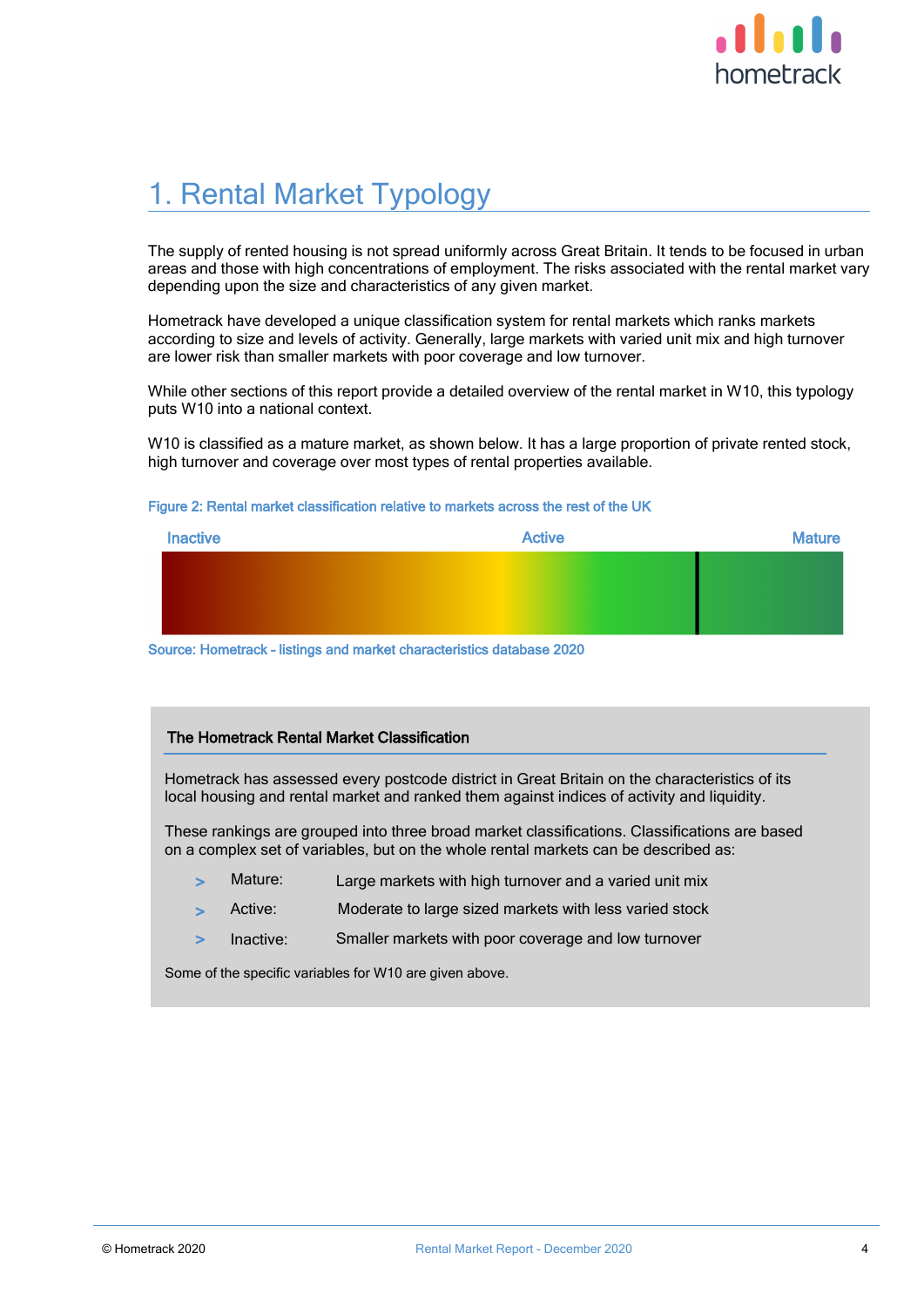

## 2. Market Rental Levels

The analysis in this section examines current rental levels in the W10 Postcode District.

Table 2 shows both average rents and the distribution of rents in W10 Postcode District, split by the number of bedrooms. Lower quartile and upper quartile rents are 25% and 75% of the overall rental distribution.

#### Table 1: Rents by size of property

| 'Bedrooms | <b>Average</b> | <b>Lower Quartile</b> | <b>Median</b> | Upper<br><b>Quartile</b> | 80% Median | <b>Sample</b> |
|-----------|----------------|-----------------------|---------------|--------------------------|------------|---------------|
|           | £1.511         | £1.261                | £1.454        | £1.660                   | £1.163     | 327           |
| っ         | £2.113         | £1.694                | £1.933        | £2.278                   | £1.546     | 345           |
| 3         | £2.696         | £1.975                | £2.312        | £2.837                   | £1.850     | 98            |
| 4         | £4.196         | £2.312                | £3,037        | £5.947                   | £2.430     | 46            |

Source: Hometrack - rental properties listed in the 6 months to November 2020

Figure 3 plots the distribution (by percentile) of rents in W10. This indicates the range of rents across the market. More detail on the distribution of rents can be found on the following page.



#### Figure 3: Range of monthly rental values by size of property

Source: Hometrack – rental properties listed in the 6 months to November 2020

#### Table 2: Difference between asking and achieved rents by property size

| <b>Bedrooms</b> | London   | <b>England</b> |
|-----------------|----------|----------------|
|                 | $-5.0\%$ | $-1.7%$        |
|                 | $-7.4\%$ | $-3.3%$        |
| 3               | $-8.0\%$ | $-4.1%$        |

Source: Hometrack listings and VOA private rental market statistics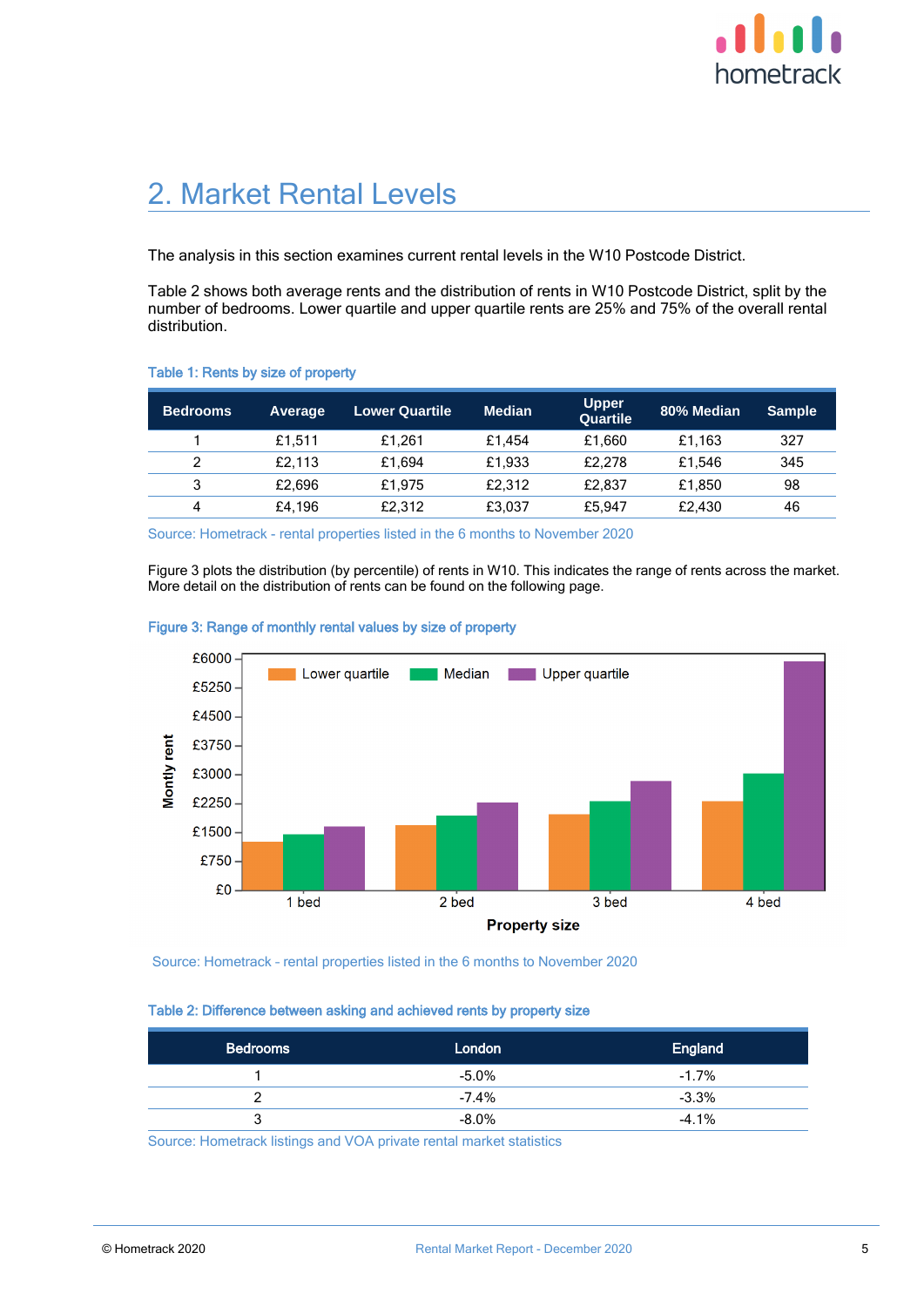

# 3. Distribution of Rents

The table below plots the volumes of properties listed at different monthly rental bands within the W10 market over the last 12 months. This analysis can be used to gauge market size at each pricing level to help in identifying price ceilings and estimating landlord's potential void rates.

| <b>Value Range</b> | 1 Bed          | 2 Bed            | 3 Bed          | 4 Bed                   |
|--------------------|----------------|------------------|----------------|-------------------------|
| Below £1000        | 42             | 0                | 1              | 1                       |
| £1000 to £1049     | $\overline{4}$ | $\pmb{0}$        | 0              | 0                       |
| £1050 to £1099     | 7              | 0                | 0              | 0                       |
| £1100 to £1149     | 10             | 0                | 0              | $\pmb{0}$               |
| £1150 to £1199     | 16             | 1                | $\overline{c}$ | $\mathbf 0$             |
| £1200 to £1249     | 22             | $\pmb{0}$        | $\mathbf{1}$   | $\pmb{0}$               |
| £1250 to £1299     | 25             | $\boldsymbol{2}$ | 0              | 0                       |
| £1300 to £1349     | 25             | 0                | 0              | 0                       |
| £1350 to £1399     | 40             | $\overline{7}$   | 0              | $\mathbf 0$             |
| £1400 to £1449     | 20             | 8                | 0              | 0                       |
| £1450 to £1499     | 55             | 14               | $\pmb{0}$      | $\pmb{0}$               |
| £1500 to £1549     | 16             | 11               | 0              | 0                       |
| £1550 to £1599     | 42             | 26               | 3              | 0                       |
| £1600 to £1649     | 15             | 29               | 4              | 0                       |
| £1650 to £1699     | 37             | 37               | 3              | 0                       |
| £1700 to £1749     | 8              | 18               | $\overline{2}$ | 0                       |
| £1750 to £1799     | 23             | 23               | 3              | $\pmb{0}$               |
| £1800 to £1849     | 12             | 19               | $\mathbf{1}$   | 0                       |
| £1850 to £1899     | 24             | 46               | 7              | 0                       |
| £1900 to £1949     | 6              | 23               | 4              | $\pmb{0}$               |
| £1950 to £1999     | 8              | 22               | 1              | 1                       |
| £2000 to £2049     | 1              | 11               | 5              | $\overline{c}$          |
| £2050 to £2099     | 6              | 24               | 4              | 0                       |
| £2100 to £2149     | 5              | 17               | 6              | $\pmb{0}$               |
| £2150 to £2199     | 0              | 12               | 1              | 0                       |
| £2200 to £2249     | 3              | 32               | $\overline{7}$ | 4                       |
| £2250 to £2299     | 0              | 4                | 1              | 1                       |
| £2300 to £2349     | 7              | 26               | 10             | $\overline{\mathbf{4}}$ |
| £2350 to £2399     | 1              | $\mathbf{1}$     | $\overline{c}$ | 0                       |
| £2400 to £2449     | 0              | 20               | 6              | $\overline{c}$          |
| £2450 to £2499     | 0              | $\overline{c}$   | 4              | $\overline{2}$          |
| Above £2500        | 24             | 89               | 72             | 29                      |
|                    |                |                  |                |                         |

Source: Hometrack – rental properties listed in the 12 months to November 2020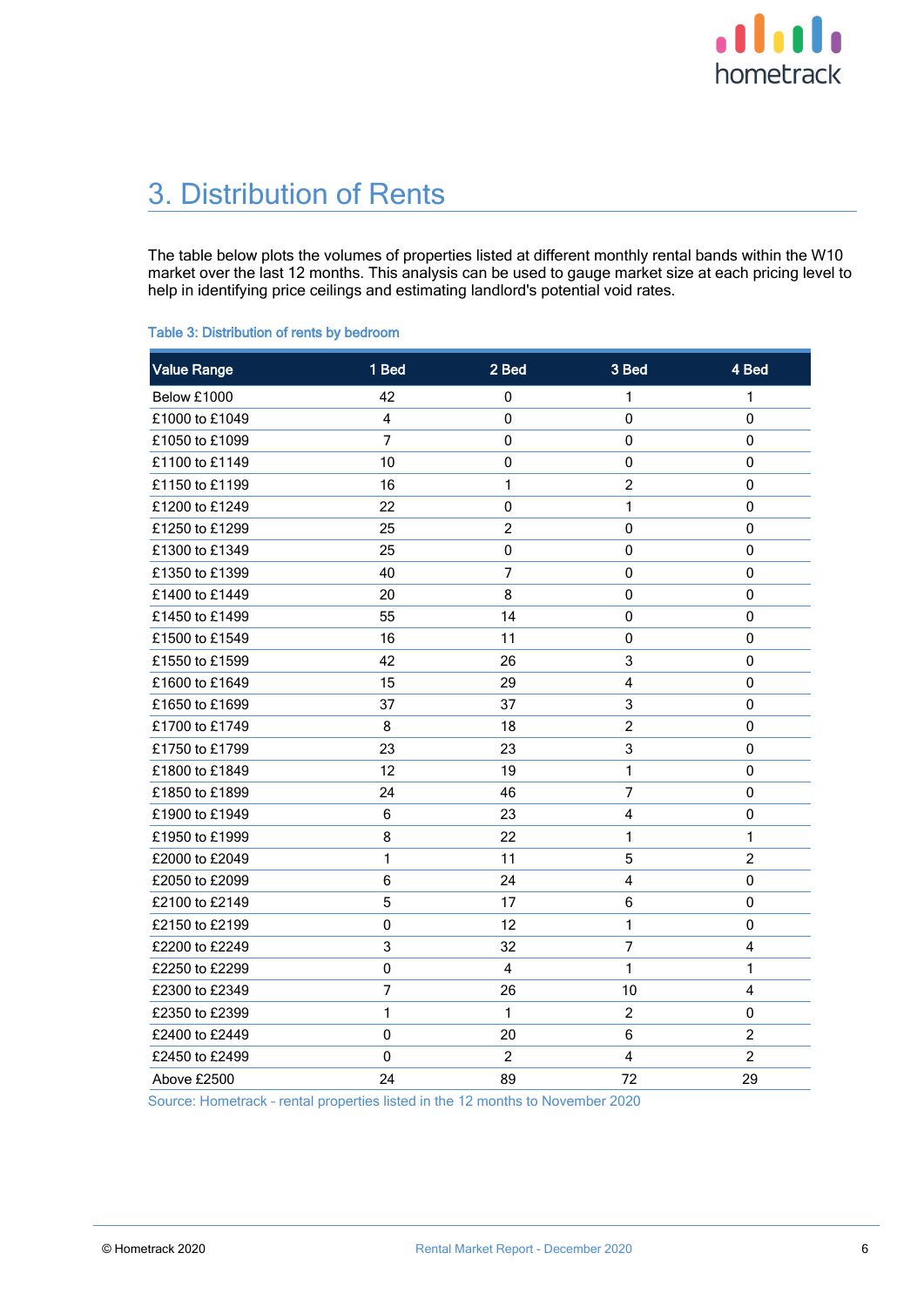

### 4. Market Rental Trends

This section sets out the trends in asking rents over time across the W10 market.

Across Great Britain, rental growth has averaged 5.3% over the last 12 months. In London rental growth is % and across the rest of the country 5.3%.

Rental growth in W10 has averaged -12.1% over the last 12 months for all types of property with growth of 0.3% over the last 2 years. Table 4 sets out a breakdown of rental growth in W10 by property size.

#### Table 4: Change in rents over time

| <b>Bedrooms</b> | 6 months | 12 months | 2 years  |
|-----------------|----------|-----------|----------|
|                 | $-9.2%$  | $-7.9%$   | $-1.9\%$ |
|                 | $-2.4%$  | $-11.6%$  | $-0.6\%$ |
| 3               | $-10%$   | $-15.3%$  | 5.3%     |
| All             | $-9.5%$  | $-12.1%$  | 0.3%     |

Source: Hometrack – inflation analysis based on time series of rolling average rents, no seasonal adjustment, all types series weighted November 2020

Figure 4 shows the performance of rental values across different property sizes from 2017 to the present quarter. Volumes tend to be lower for 4 bedroom properties than other sizes and can be volatile as a result.



#### Figure 4: Median monthly rents from 2017

Source: Hometrack – rents rolling 3 months median average from 2017 to 2020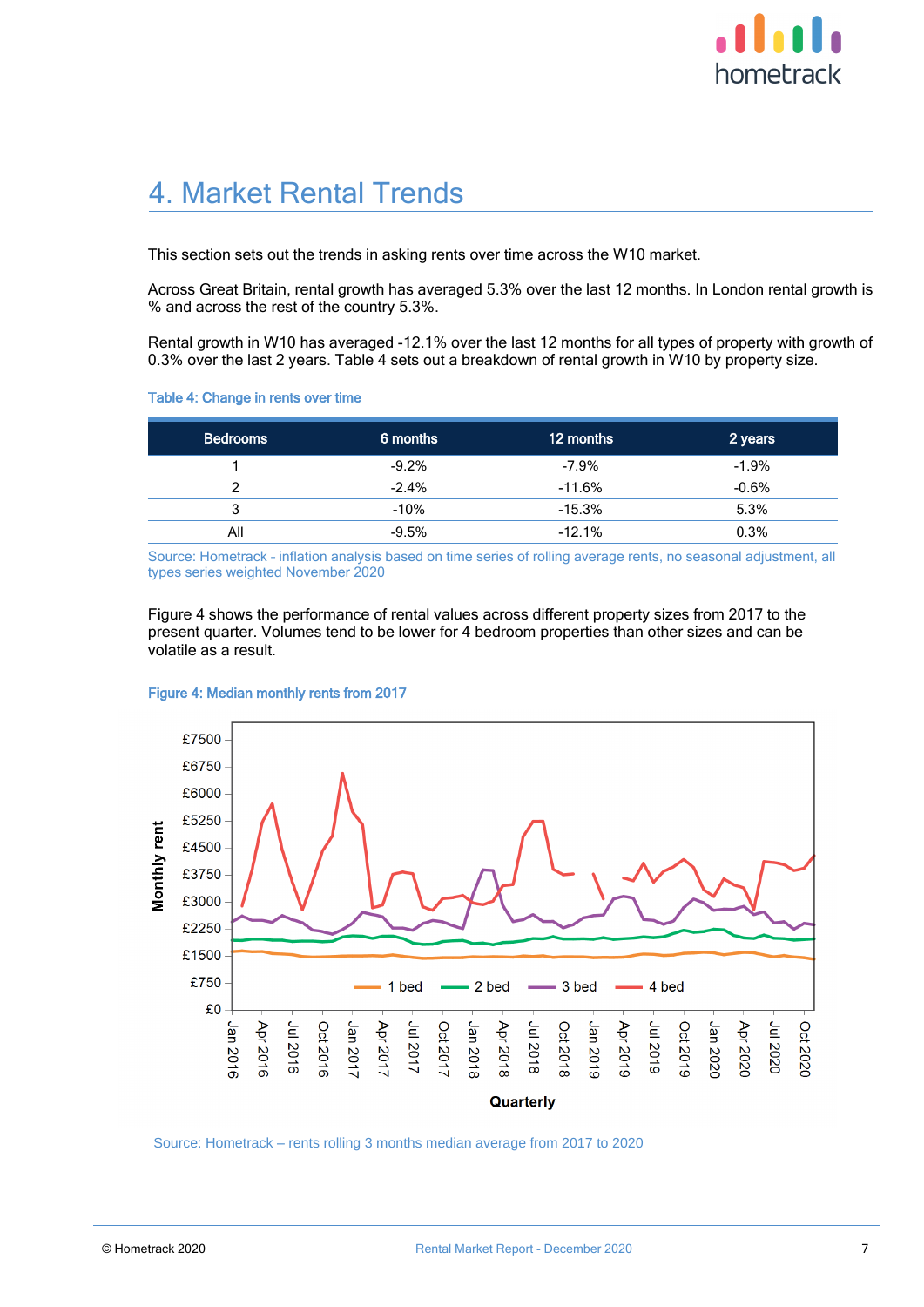

## 5. Rental Property Mix

The mix of property for rent in any market has an impact on letting periods and forms an important part of any market assessment.

Figure 5 shows the mix of listings of different property sizes over the last 12 months and Figure 6 shows the mix of listing by year from 2017. The largest group of listings in W10 over the last 12 months was 2 bedroom properties, followed by 1 bedroom properties. 1 and 2 bedroom properties make up 81% of listings.





Source: Hometrack – rental properties listed over the 12 month period to November 2020



Figure 6: Mix of listings by year from 2017 to 2020 year to date

Source: Hometrack – rental properties listed over the 12 month period to November 2020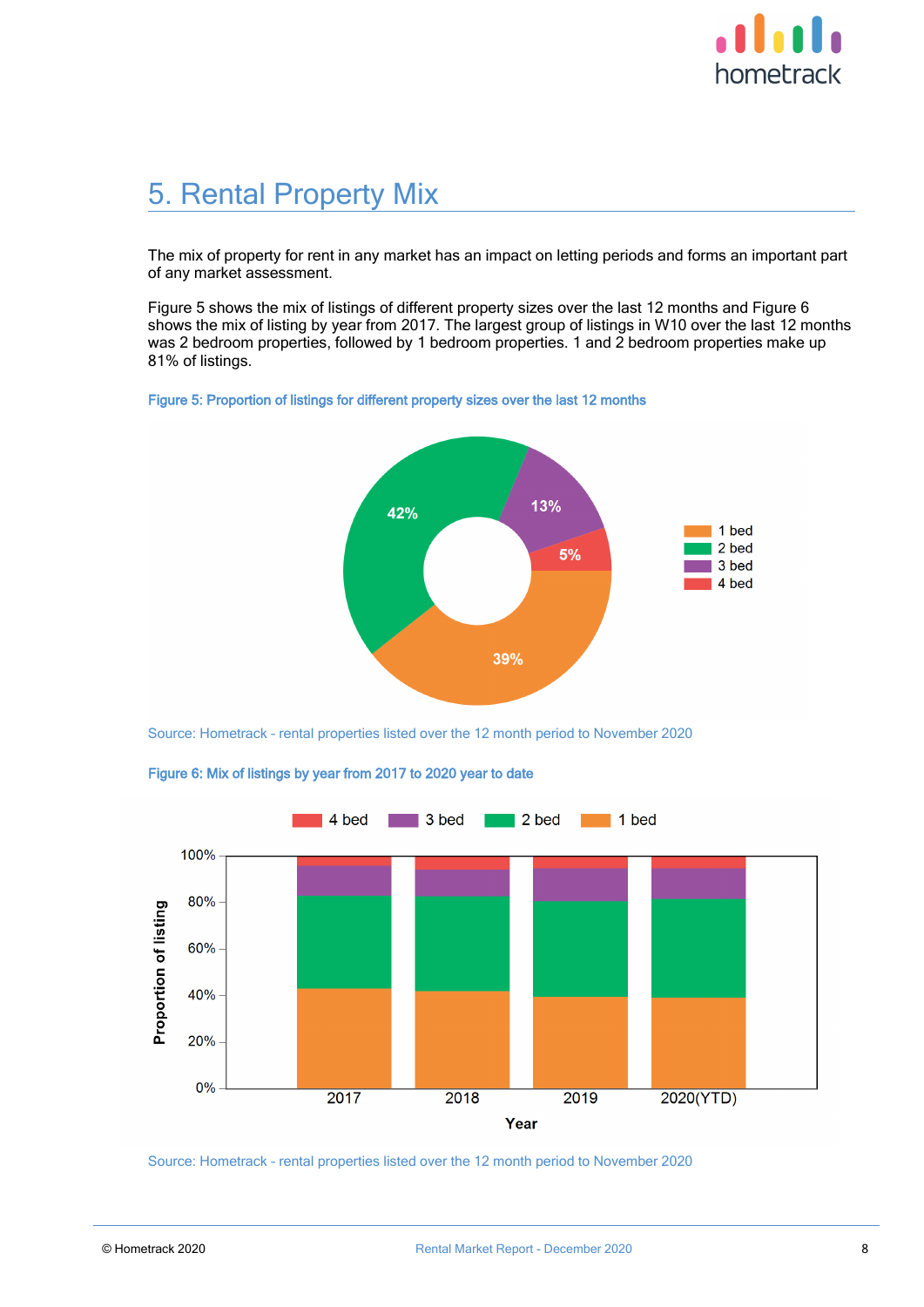

## 6. House Price and Implied Yields

Returns from property are made up of returns from rental income ('yield') and capital returns from house price inflation. This section provides analysis on yields and capital returns.

The gross yield is the overall return from rental income relative to the capital value of the property. 'Total returns' are the sum of the gross yield and the capital returns.

Table 5 shows the median capital value, monthly rent and gross yield split by number of bedrooms in the W10 area.

#### Table 5: Capital values, rental values and gross yields by beds

| <b>Bedrooms</b> | <b>Capital Value</b> | <b>Median Rent</b> | <b>Gross Yield</b> |
|-----------------|----------------------|--------------------|--------------------|
|                 | £498,452             | £1,558             | 3.8%               |
|                 | £721,266             | £2,169             | 3.6%               |
| 3               | £1,014,691           | £3,058             | 3.6%               |
|                 | £1,481,064           | £4,116             | 3.3%               |

Source: Hometrack – average over six months to November 2020

Figure 7 shows annual house price inflation, gross yield and the total return over the last 4 years. In 2020 house price inflation in W10 was -1.1% and the gross yield was 3.6%, which gives a total gross return of 2.5% for a typical 2 bedroom property over 2020.



#### Figure 7: Gross total return by year, made up of house price inflation and gross yield

Source: Hometrack – capital price index and listings by year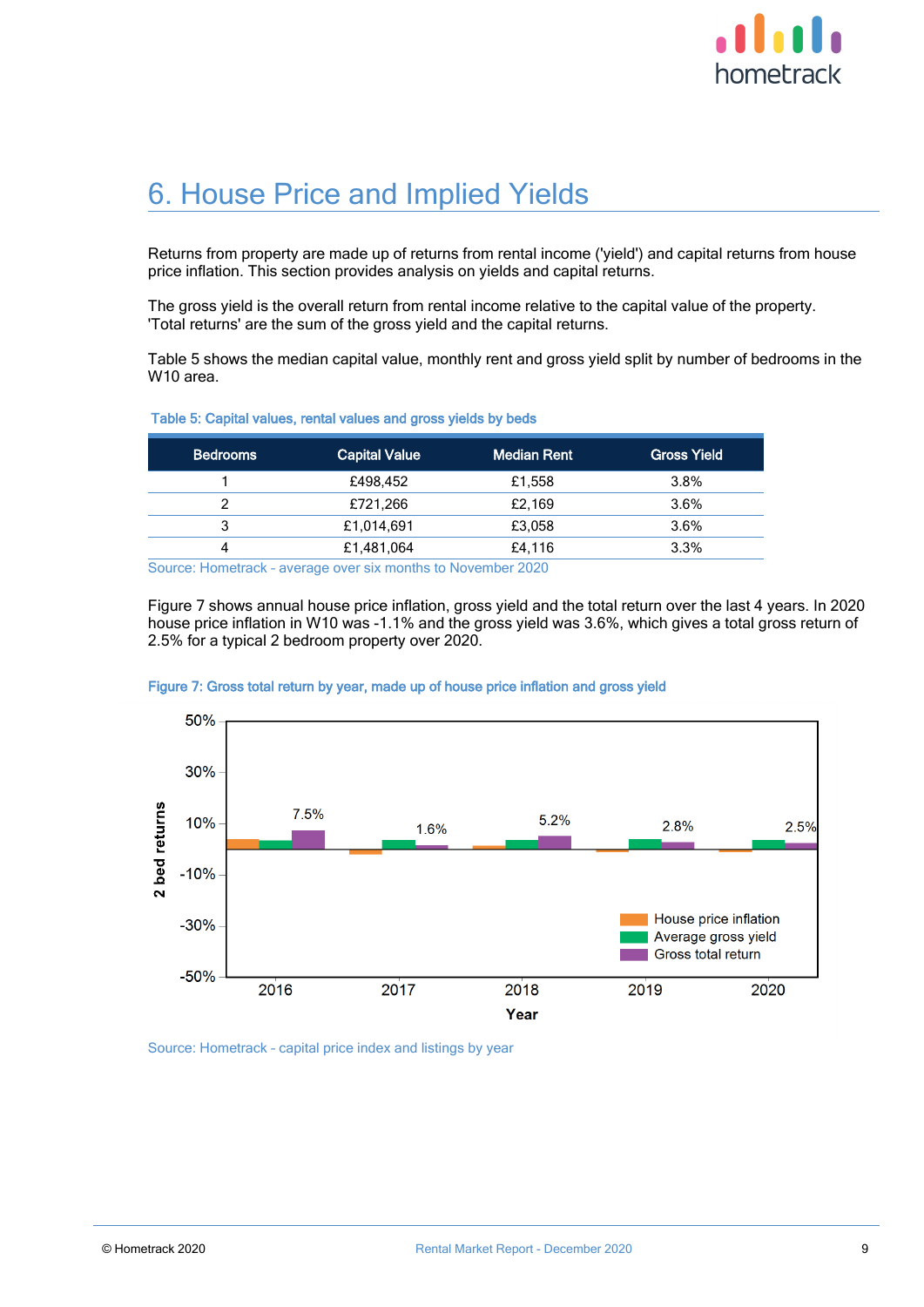

## 7. Affordability

This section sets out a comparison of the minimum gross annual income required for potential purchasers to rent or buy in W10.

Table 6 shows rental values and house prices for properties in W10, as well as the gross income required to buy and rent for different property sizes (at average price points).

The income required to buy in Table 6 is calculated assuming a repayment mortgage, with a 25 year term, a 4.24% mortgage rate and an 20% deposit. We assume that a maximum of 35% of net income can be spent on mortgage costs/renting and that net income is 74% of gross income (accounting for tax). The calculation method and assumptions are in line with guidance on calculating affordability issued by the UK Homes and Communities Agency.

| Average price | Gross income to buy | <b>Median rent</b> | <b>Gross Income To</b><br>Rent |
|---------------|---------------------|--------------------|--------------------------------|
| £498.452      | £99.985             | £1,558             | £72,185                        |
| £721,266      | £144.680            | £2.169             | £100.494                       |
| £1,014,691    | £203,538            | £3,058             | £141,683                       |
| £1,481,064    | £297,088            | £4.116             | £190,703                       |
|               |                     |                    |                                |

#### Table 6: Affordability by gross income for purchase and renting

Source: Hometrack – prices and rents over 12 months to November 2020

Calculating the cost of renting as a percentage of buying shows the relative position of the two tenures in affordability terms for a given market, as shown in Figure 8. If this measure is above 100% renting is more expensive than buying, if it is below 100% renting is cheaper than buying.



#### Figure 8: Renting as a percentage of buying by different property sizes

Source: Hometrack – prices and rents over 12 months to November 2020